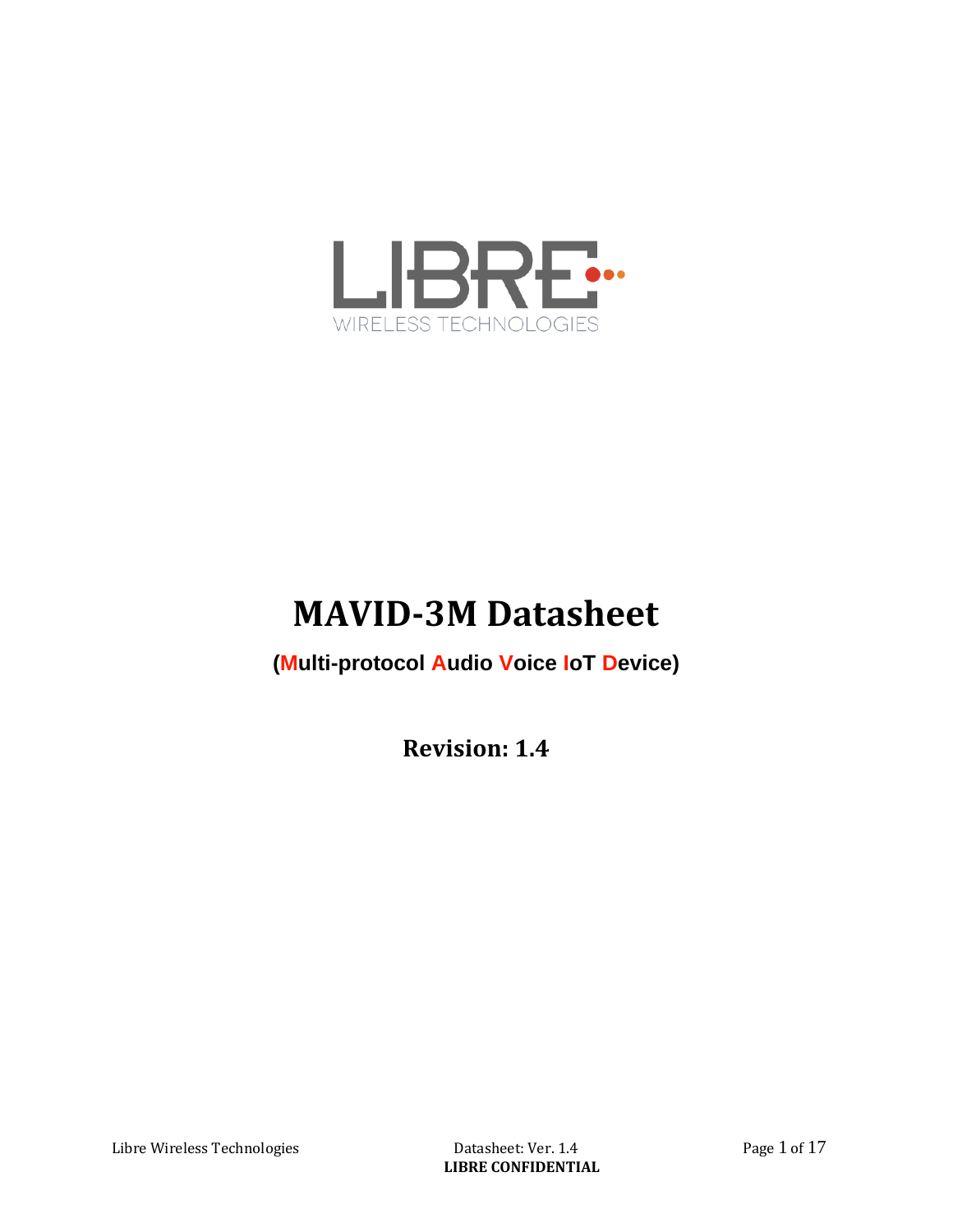

#### **Libre Wireless Technologies Private Limited**

#### **[librewireless.com](http://www.librewireless.com/)**

#### **Copyright © 2021 Libre Wireless Technologies. All rights reserved.**

Circuit diagrams and other information relating to Libre Wireless Technologies products are included as a means of illustrating typical applications. Consequently, complete information sufficient for construction purposes is not necessarily given. Although the information has been checked and is believed to be accurate, no responsibility is assumed for inaccuracies. Libre Wireless Technologies reserves the right to make changes to specifications and product descriptions at any time without notice. Contact your local Libre Wireless Technologies sales office to obtain the latest specifications before placing your product order. The provision of this information does not convey to the purchaser of the described semiconductor devices any licenses under any patent rights or other intellectual property rights of Libre Wireless Technologies or others. All sales are expressly conditional on your agreement to the terms and conditions of the most recently dated version of Libre Wireless Technologies standard Terms of Sale Agreement dated before the date of your order (the "Terms of Sale Agreement"). The product may contain design defects or errors known as anomalies which may cause the product's functions to deviate from published specifications. Anomaly sheets are available upon request. Libre Wireless Technologies products are not designed, intended, authorized or warranted for use in any life support or other application where product failure could cause or contribute to personal injury or severe property damage. Any and all such uses without prior written approval of an Officer of Libre Wireless Technologies and further testing and/or modification will be fully at the risk of the customer. Copies of this document or other Libre Wireless Technologies literature, as well as the Terms of Sale Agreement, may be obtained by visiting Libre Wireless Technologies website.

**LIBRE WIRELESS TECHNOLOGIES DISCLAIMS AND EXCLUDES ANY AND ALL WARRANTIES, INCLUDING WITHOUT LIMITATION ANY AND ALL IMPLIED WARRANTIES OF MERCHANTABILITY, FITNESS FOR A PARTICULAR PURPOSE, TITLE, AND AGAINST INFRINGEMENT AND THE LIKE, AND ANY AND ALL WARRANTIES ARISING FROM ANY COURSE OF DEALING OR USAGE OF TRADE. IN NO EVENT SHALL LIBRE WIRELESS TECHNOLOGIES BE LIABLE FOR ANY DIRECT, INCIDENTAL, INDIRECT, SPECIAL, PUNITIVE, OR CONSEQUENTIAL DAMAGES; OR FOR LOST DATA, PROFITS, SAVINGS OR REVENUES OF ANY KIND; REGARDLESS OF THE FORM OF ACTION, WHETHER BASED ON CONTRACT; TORT; NEGLIGENCE OF LIBRE WIRELESS TECHNOLOGIES OR OTHERS; STRICT LIABILITY; BREACH OF WARRANTY; OR OTHERWISE; WHETHER OR NOT ANY REMEDY OF BUYER IS HELD TO HAVE FAILED OF ITS ESSENTIAL PURPOSE, AND WHETHER OR NOT LIBRE WIRELESS TECHNOLOGIES HAS BEEN ADVISED OF THE POSSIBILITY OF SUCH DAMAGES**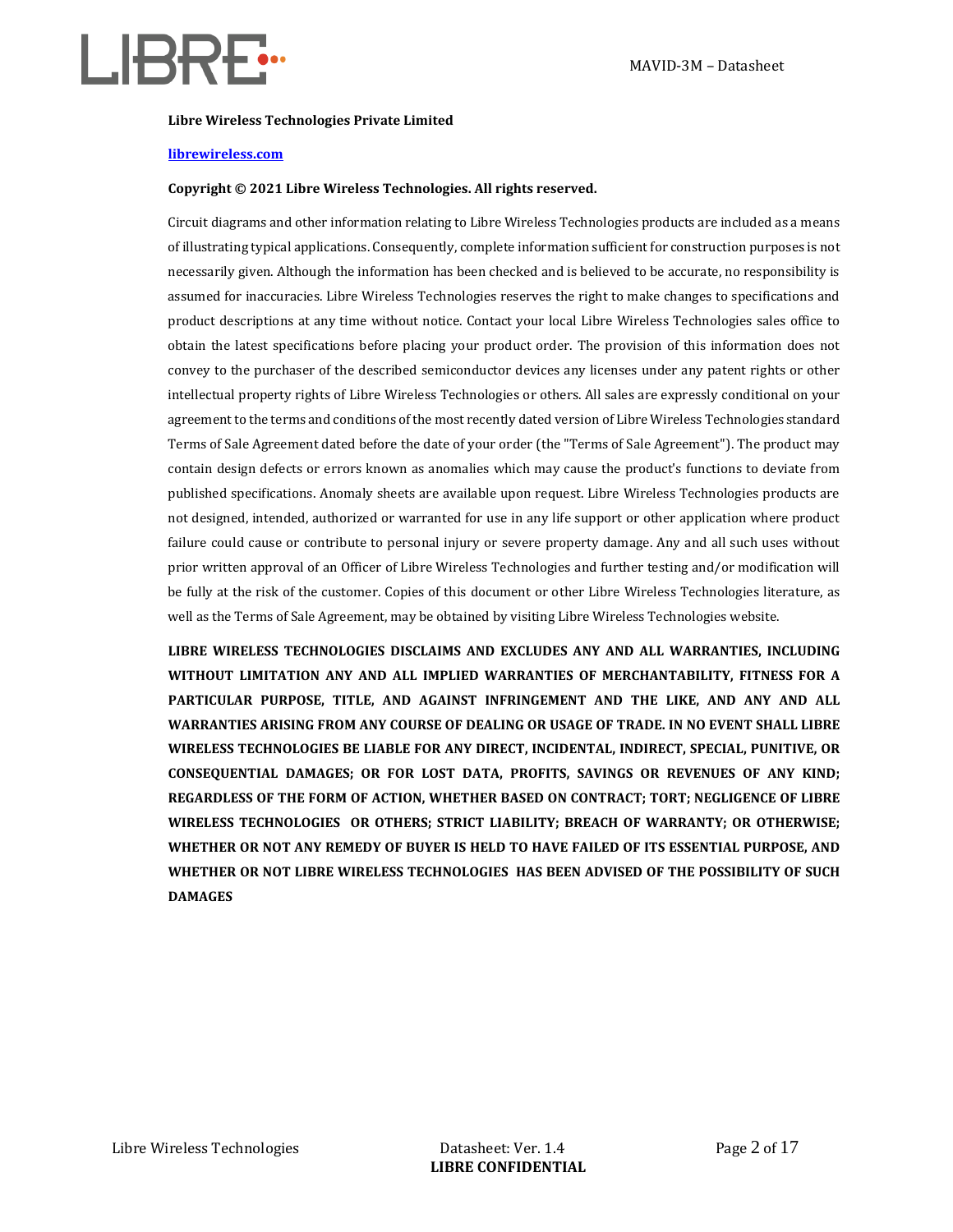

### **Table of Contents**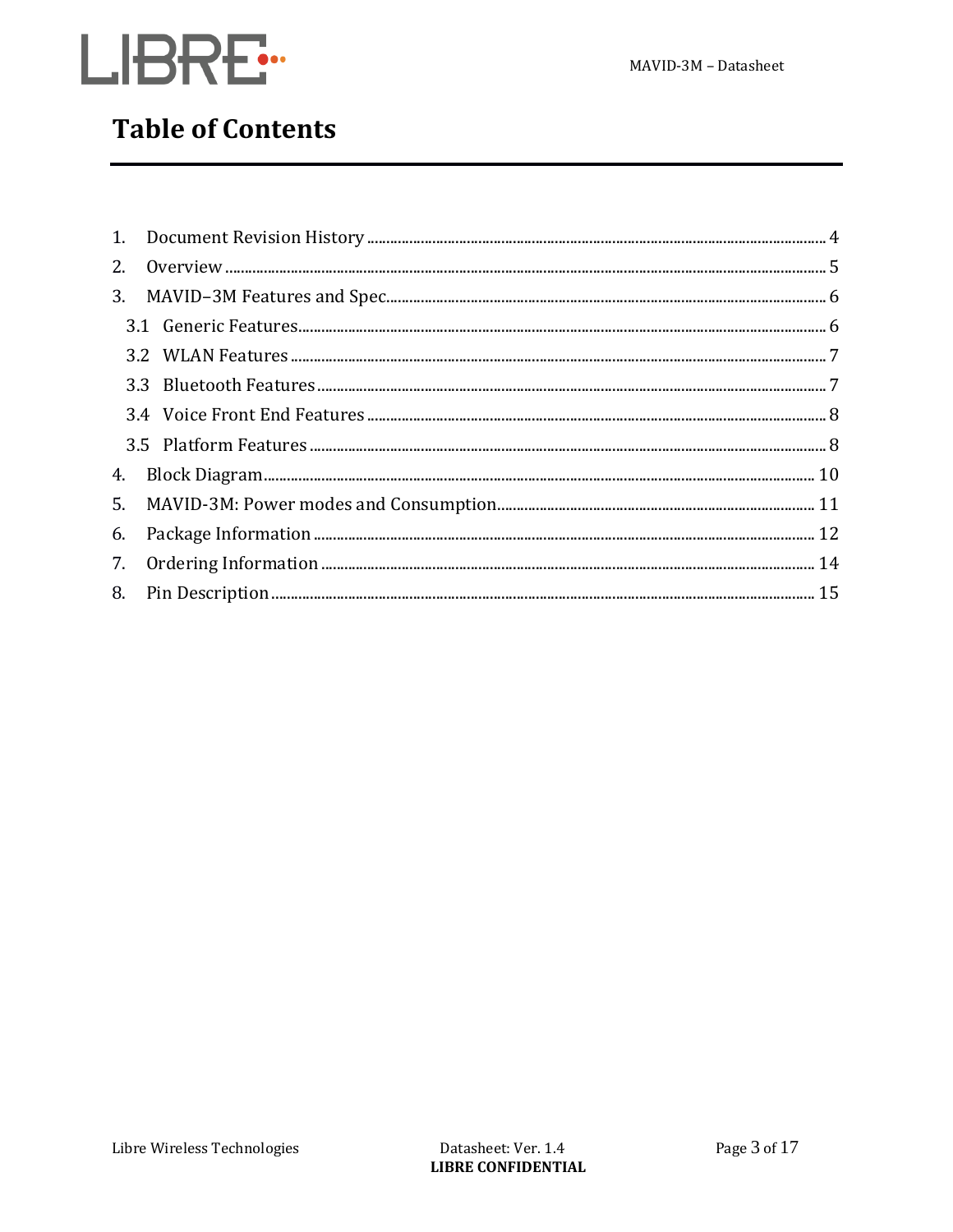

## **1. Document Revision History**

| <b>Revision</b> | <b>Date</b>   | <b>Description of change</b>       | <b>Author</b> |
|-----------------|---------------|------------------------------------|---------------|
| 1.2             | May 18, 2021  | Added Ordering Information section | Chandravel    |
| 1.3             | May 31, 2021  | Updated MAVID 3M module image      | Chandravel    |
| 1.4             | July 07, 2021 | Updated power numbers              | Chandravel    |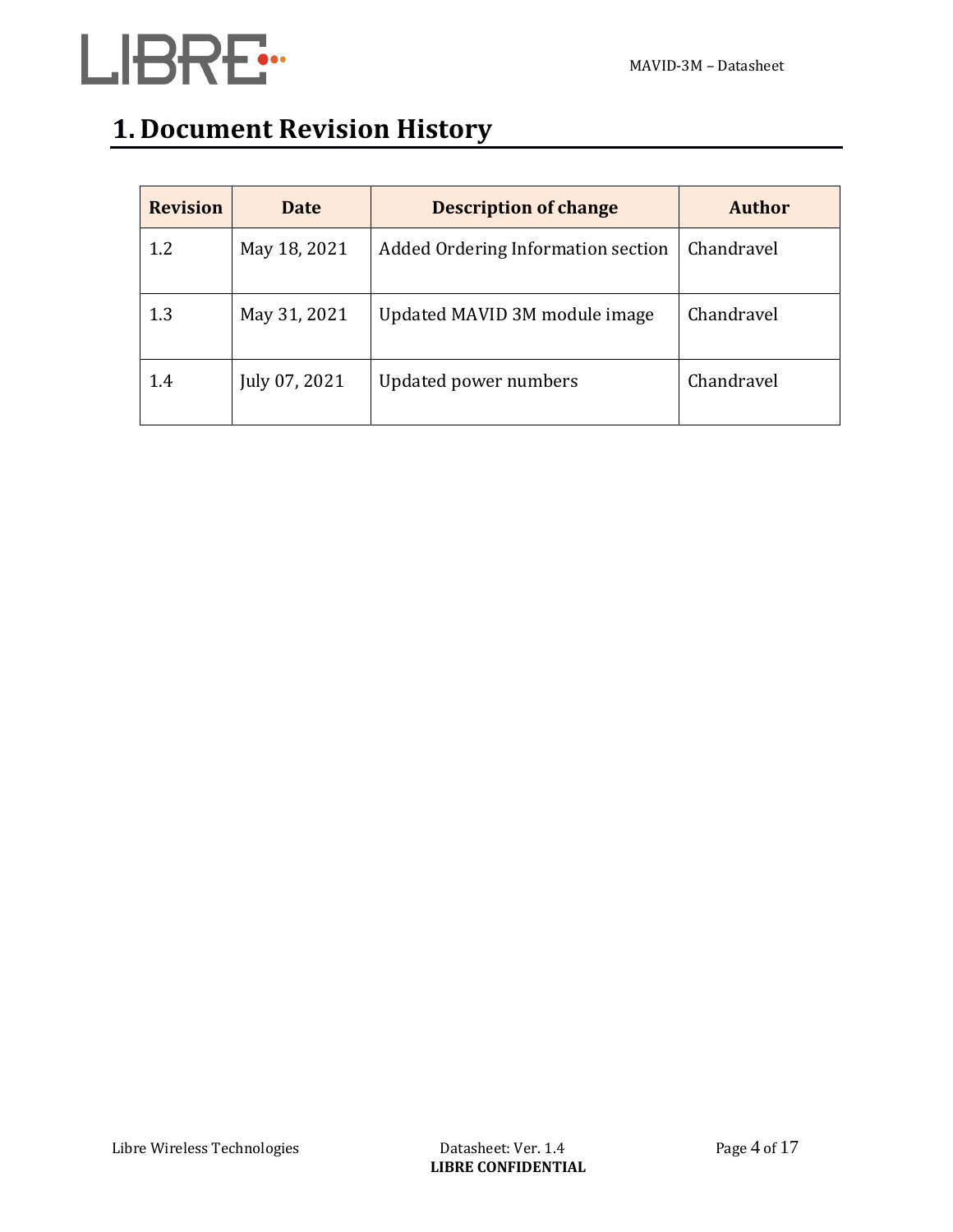## **2. Overview**

Libre Wireless, MAVID-3M module is a low power module targeted for IoT, voice/AI and audio streaming applications. The efficient low power mode states enable MAVID-3M well suitable for portable battery powered devices.

The module provides 2.4 GHz Wi-Fi connectivity, BLE 5.0, Voice Front End with 2/3 MIC Far field Voice recognition, Noise reduction and Echo cancellation.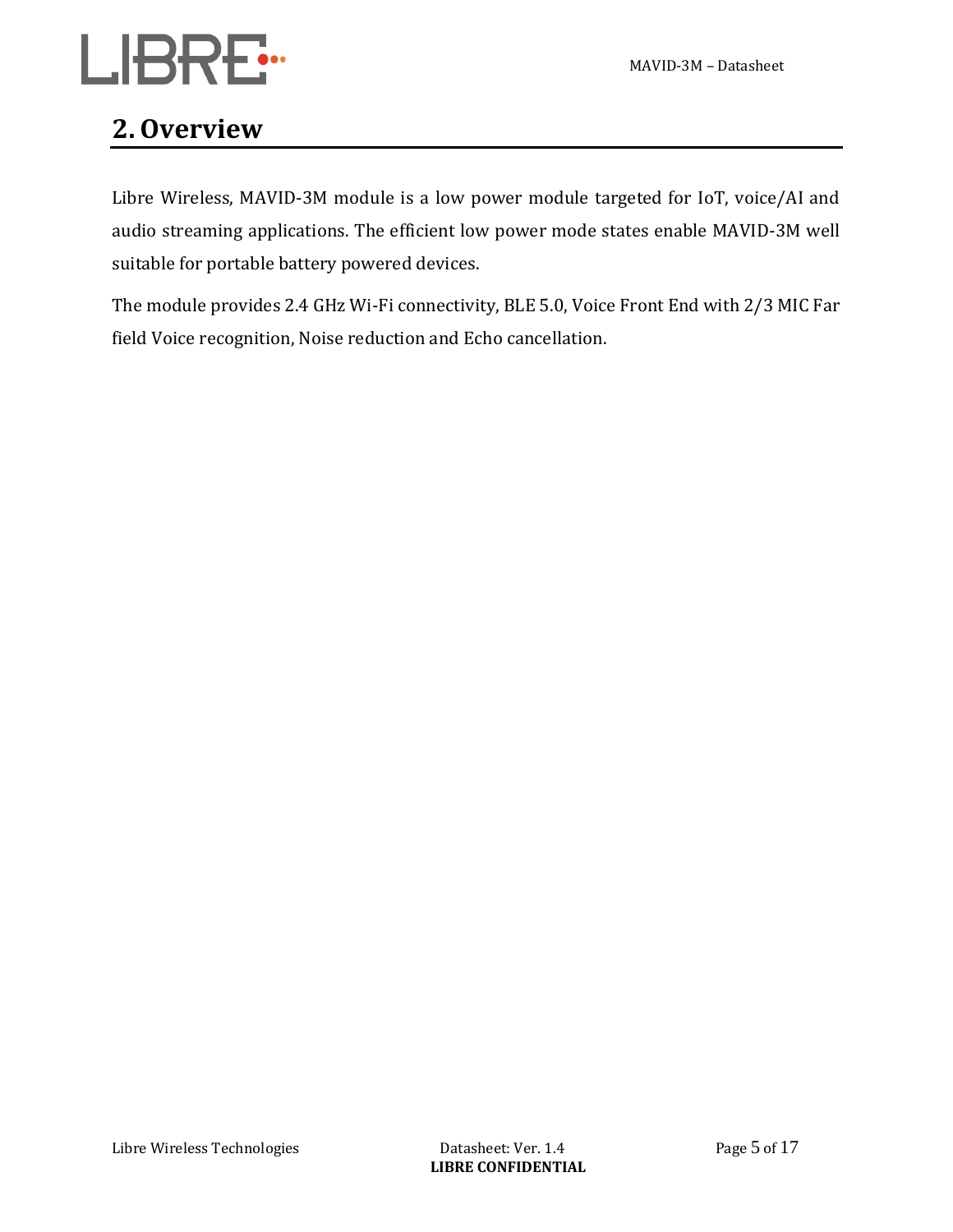# **3. MAVID–3M Features and Spec**

### **3.1 Generic Features**

- ARM Cortex-M4 @ 192 MHz
- Open SDK Voice/AI, IoT, Audio on Free RTOS Operating System
- 1x UART (currently used for debugging)
- 2x SPI (QSPI for Flash, SPI for Voice Front End)
- $\bullet$  1x I2C
- Supports up to 16 GPIO's
- 1x I2S Serial audio interface
- Hi-Resolution Audio (up to 192 KHz/24 bits) stereo supported
- LPCM, MP3, HE-AAC decode capability
- Crypto Engine for AES 128, 192, 256. DES, 3DES, MD5, SHA-1,224,256,384,512, True Random number generator
- Two/three Mic Far Field voice. Noise reduction (Beam Forming) and AEC
- Up to three Digital MIC
- Internal 4MB SRAM
- External QSPI flash4MB (XIP)
- 1x1, 802.11n 2.4GHz WLAN
- BLE 5.0
- Wi-Fi/BLE coexistence
- Antenna diversity
- Requires multiple voltage domains (VBAT / 3.3 V and 1.8 V)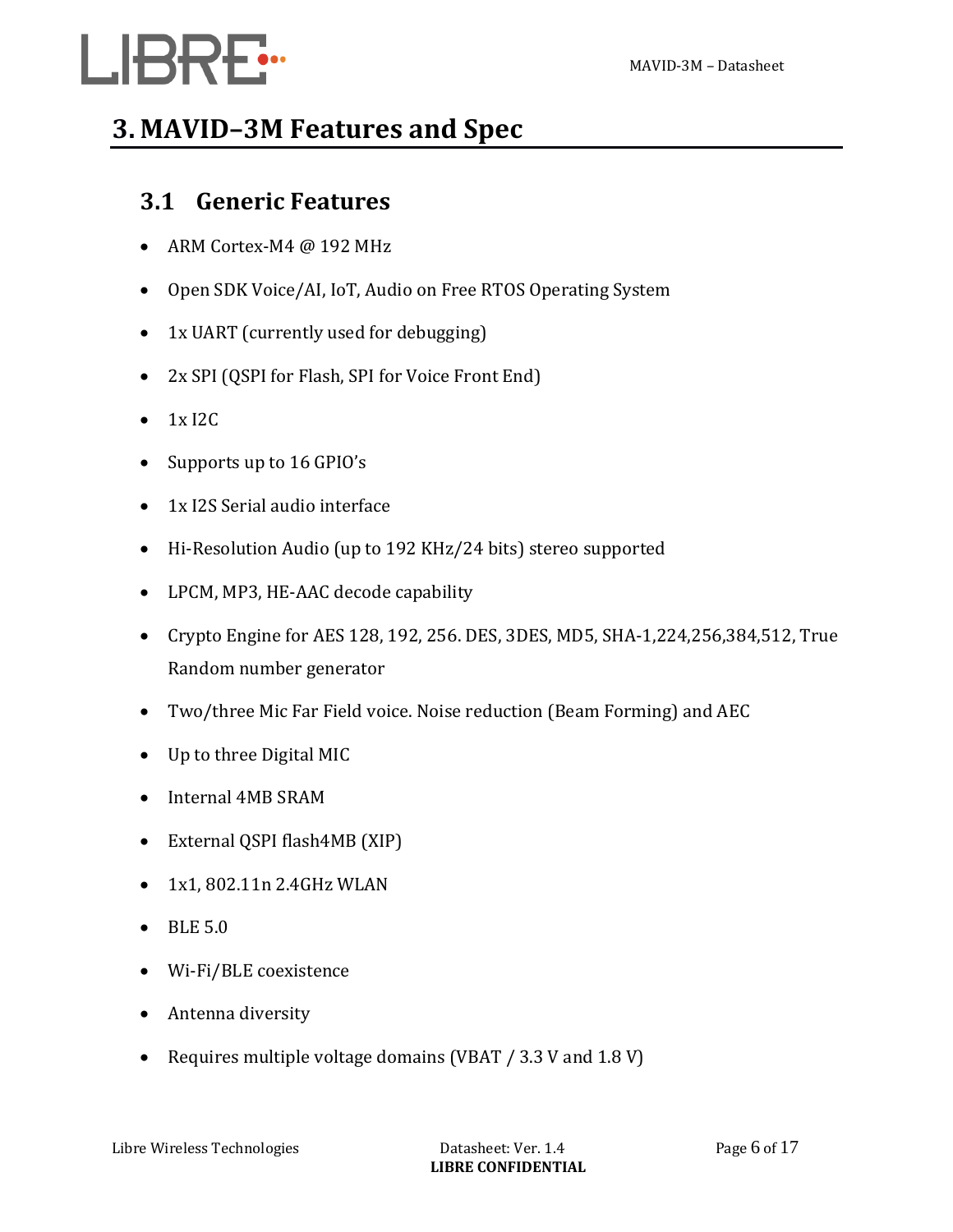### **3.2 WLAN Features**

- IEEE 802.11 b/g/n (2.4GHz, 1x1)
- Supports 20 Mhz,40 MHz bandwidth in 2.4 GHz band.
- Supports short GI and all data rates of 802.11n including MCS0 to MCS7
- Wi-Fi security WEP, WPA2, WPS
- Support Soft AP and sniffer modes
- Supports digital pre-distortion to enhance PA performance
- RX antenna diversity
- Integrated 2.4 GHz PA, LNA and T/R switch
- Single ended RFIO with integrated balun
- Supports an optional LNA and PA
- Dedicated high performance 32-bit RISC CPU up to 160 MHz clock to run WLAN firmware

### **3.3 Bluetooth Features**

- Support BLE (Bluetooth Low Energy) 5.0
- Support BLE 1M, 2M and long range
- Support BLE extended advertising
- Support 8 data link connection
- Support 128bit AES
- Four PWM channels
- Integrates baseband, radio for Mesh Controllers, mobile payments and wearable device applications
- Ultra-low power consumption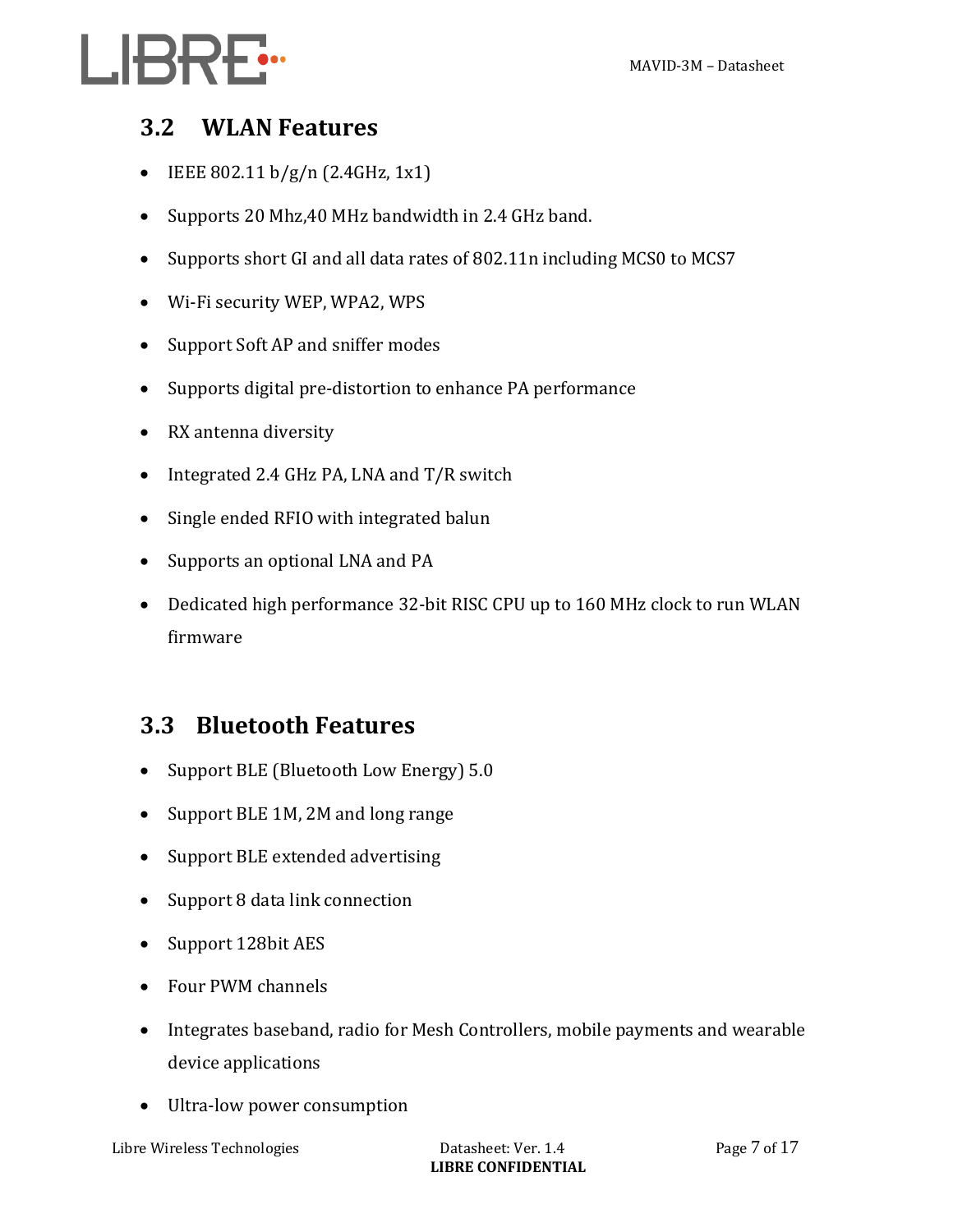# LI<del>BRE:</del>

### **3.4 Voice Front End Features**

- Dual Core DSP (Cadence Tensilica based audio centric DSP core)
- Dedicated to run Wake Word, Noise Reduction (beam forming) and AEC algorithms as per requirement
- 2/3 MIC far field voice recognition
- Room to offload the main Application processor for dedicated tasks as per requirements
- Can support custom Wake words and Local commands in edge as per the requirements
- Will support digital sound processing capability for audio output path (e.g.: Equalizer, DRC)
- Low power, low-latency, and high-performance algorithm processing at the edge
- Xtensa HiFi 3 instruction sets enable extensive voice and audio capabilities including voice user interfacing and ambient sound processing

### **3.5 Platform Features**

MAVID-3M comes with extensive software SDK features for Voice/AI, Audio and Multiprotocol IoT control applications. These include system level control and data transfer and bridging features as well as core networking connectivity and OTA features.

Below are the feature highlights for the MAVID-3M Device and please refer to the full "MAVID-3M Feature List" for details of supported features.

- Complete Low Power AVS "Mic-to-Cloud" Solution (Amazon AVS)
- 802.11n 1x1, BLE 5.0 complaint
- Network configuration using BLE and WI-FI direct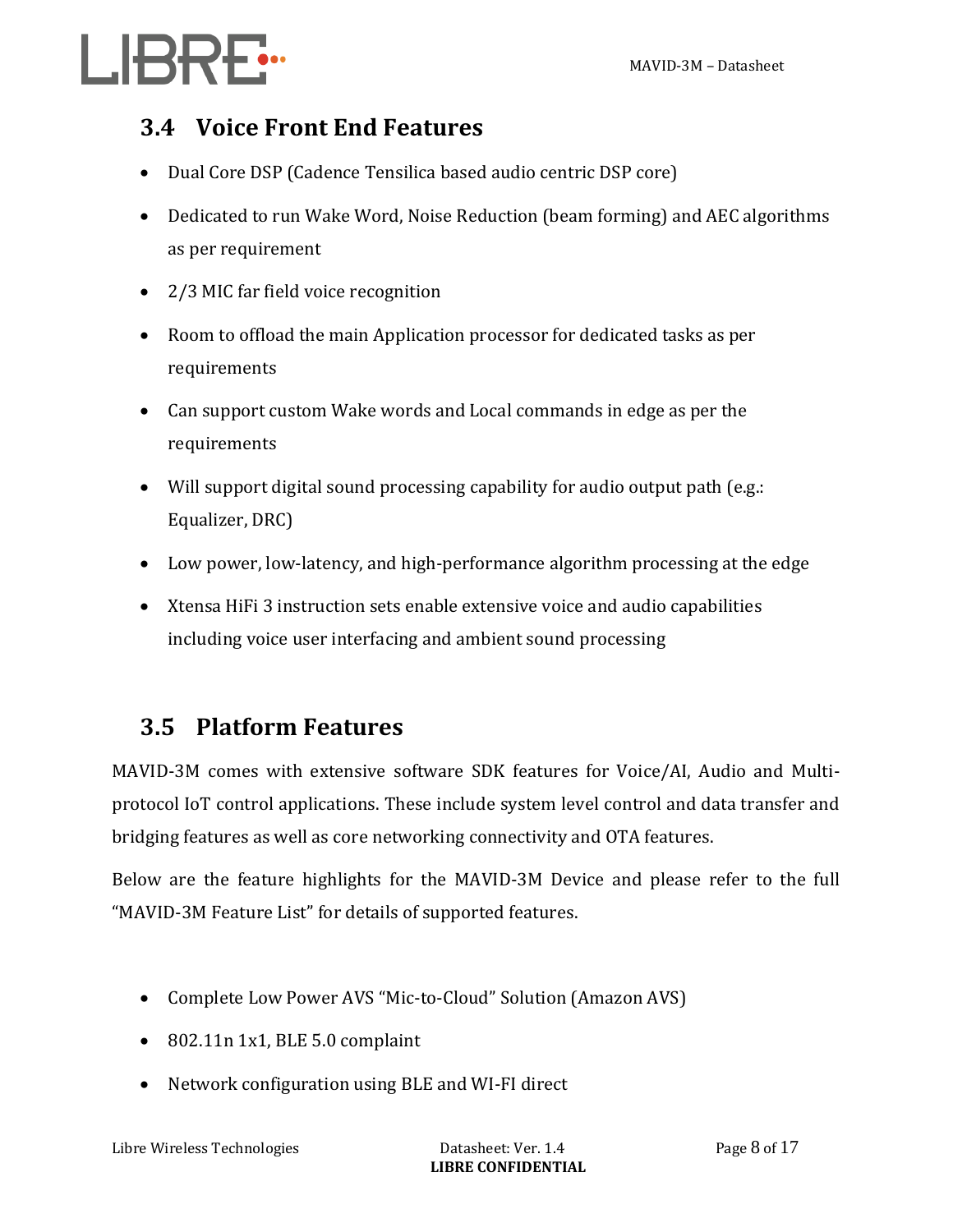- Secure OTA Firmware Update
- IoT Stack for AWS or custom IoT Application, Device cloud for back end support
- Android and iOS Application for device on boarding and other functionalities
- Self-Hosting; no external MCU required
- Three Mic Far Field & Wake Word detection with AEC and Beamforming
- Hardware Crypto core + OTP
- Advanced low power state & battery management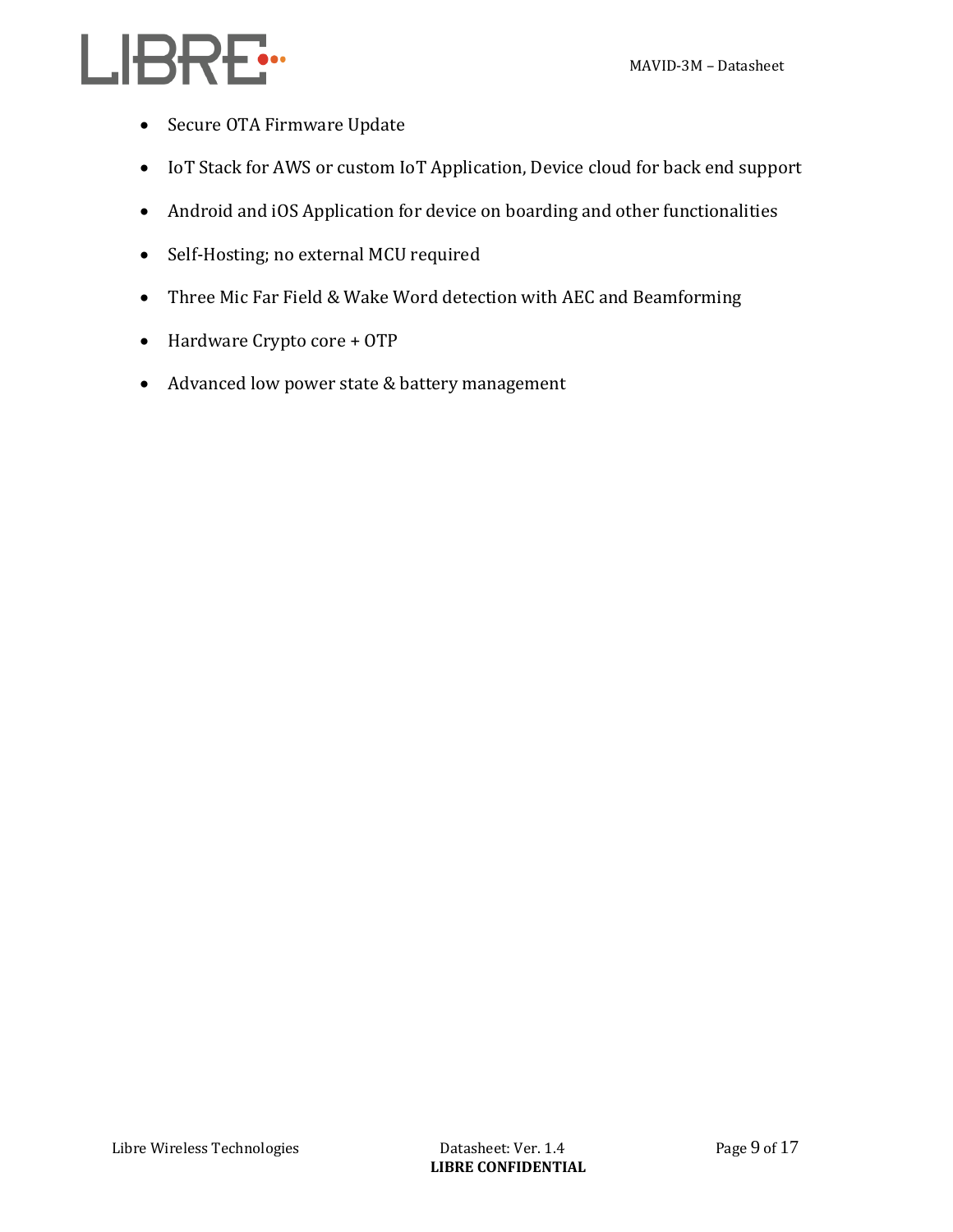

## **4. Block Diagram**



**Figure 4-1: MAVID–3M Block Diagram**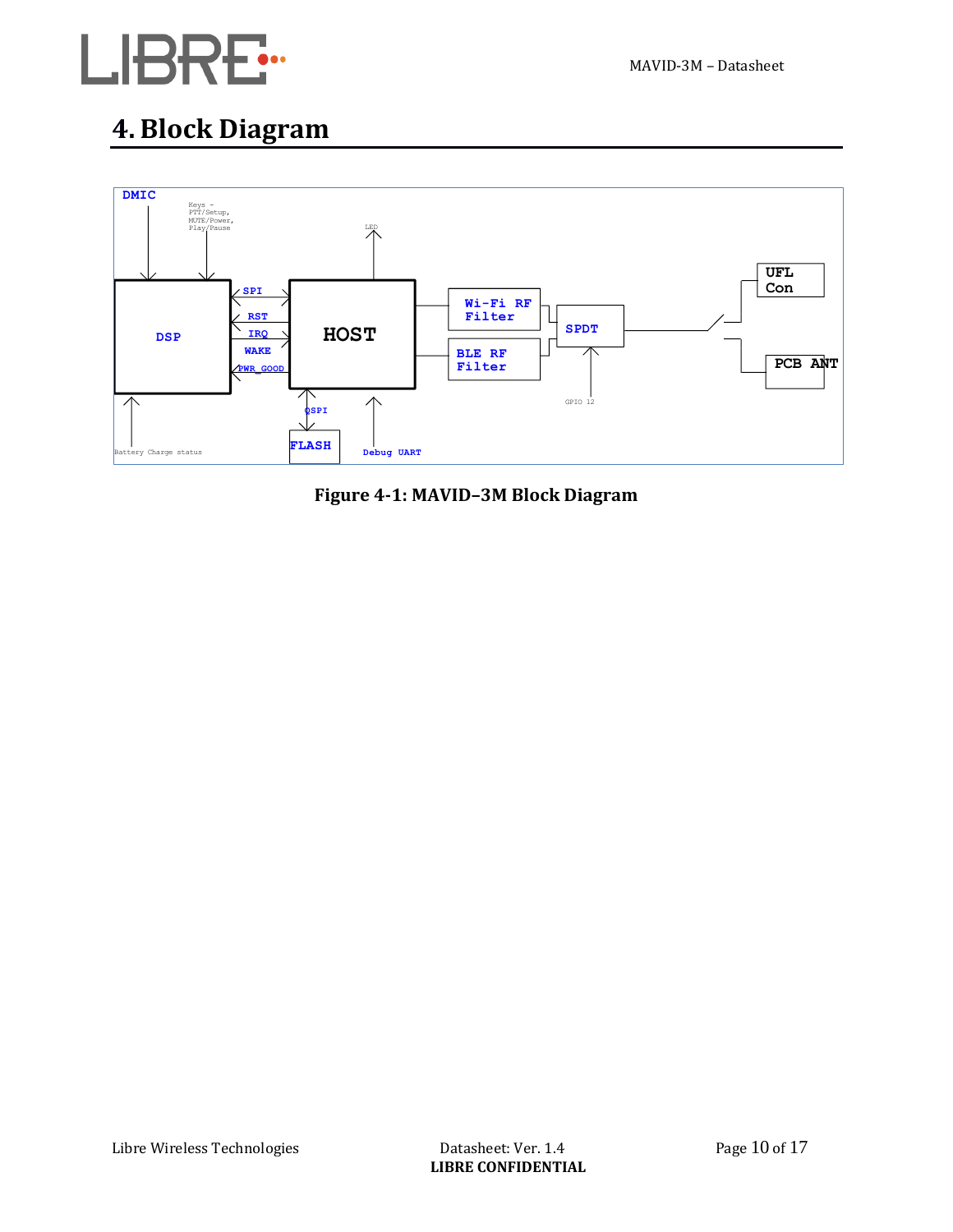

## **5. MAVID-3M: Power modes and Consumption**

| Input<br><b>Voltage</b><br>/Battery (v) | <b>Sub System</b>                                                                                                                        | <b>Operating Mode</b>                            | <b>Response</b><br><b>Time</b> | <b>Power</b><br>(mW) |
|-----------------------------------------|------------------------------------------------------------------------------------------------------------------------------------------|--------------------------------------------------|--------------------------------|----------------------|
| 3.3                                     | Active Wi-Fi Streaming<br>from AVS cloud. Total<br>consumption of Wi-<br>Fi/BLE Concurrent,<br><b>Voice DSP Noise</b><br>Reduction & AEC | <b>Active State</b>                              | Always On,<br>Immediate        | 183                  |
| 3.3                                     | <b>Ideal Mode</b>                                                                                                                        | Wi-Fi Connected<br>but music is not<br>streaming | Always On,<br>Immediate        | 165                  |

#### **Table 1: MAVID-3M Device Power Consumption**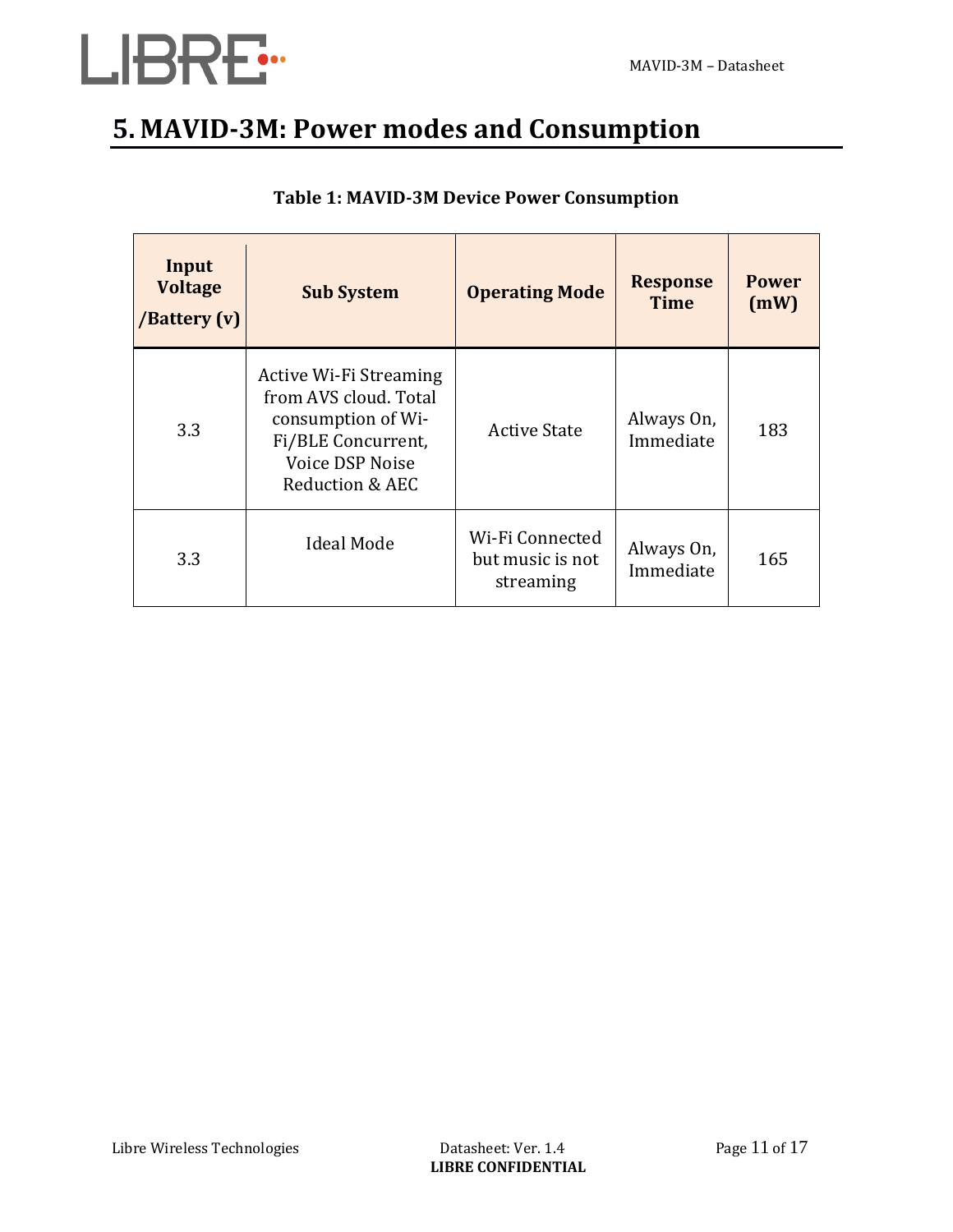

## **6. Package Information**



**Figure 6-1: MAVID–3M Module Mechanical Dimension**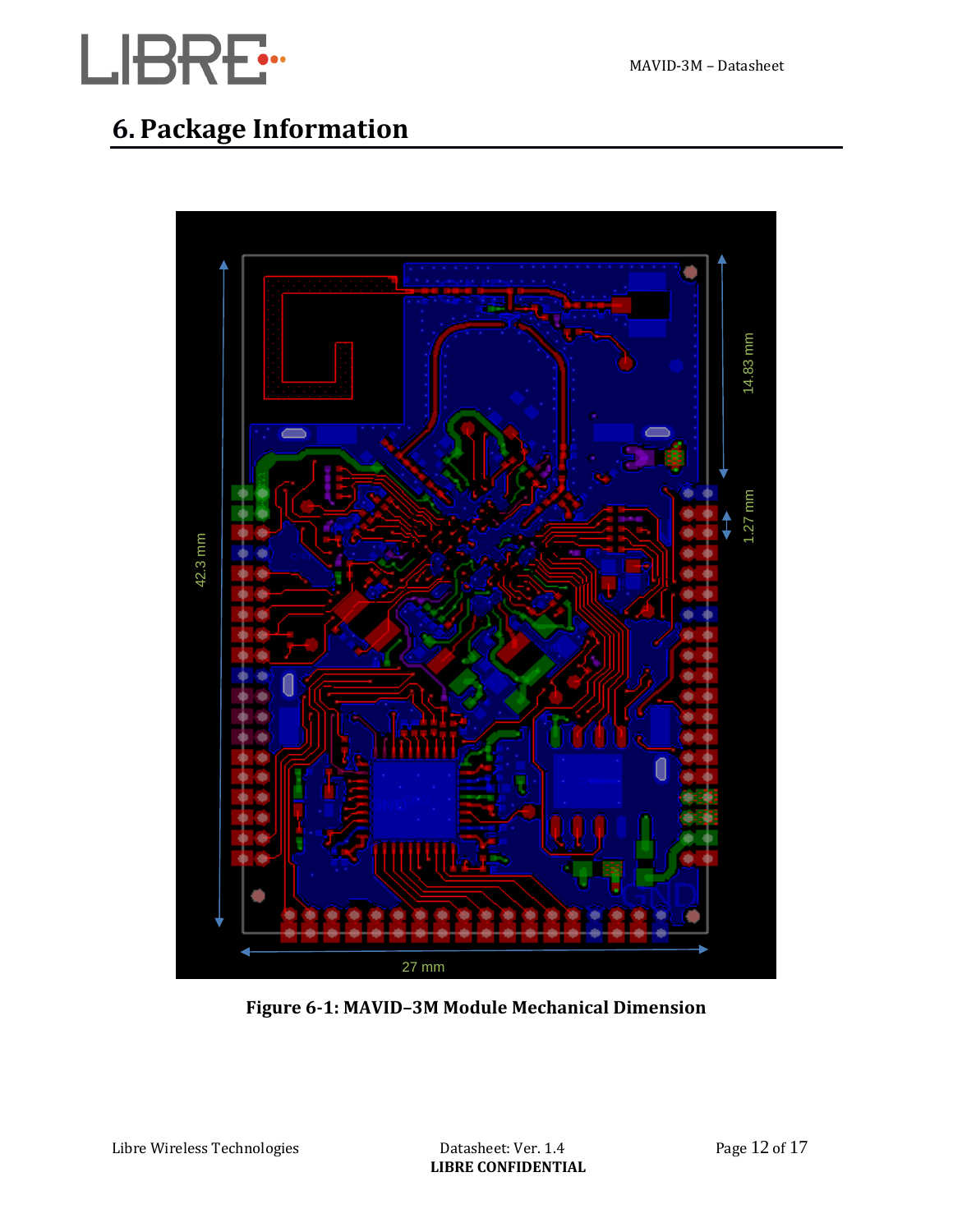



**Figure 6-2: MAVID-3M Module**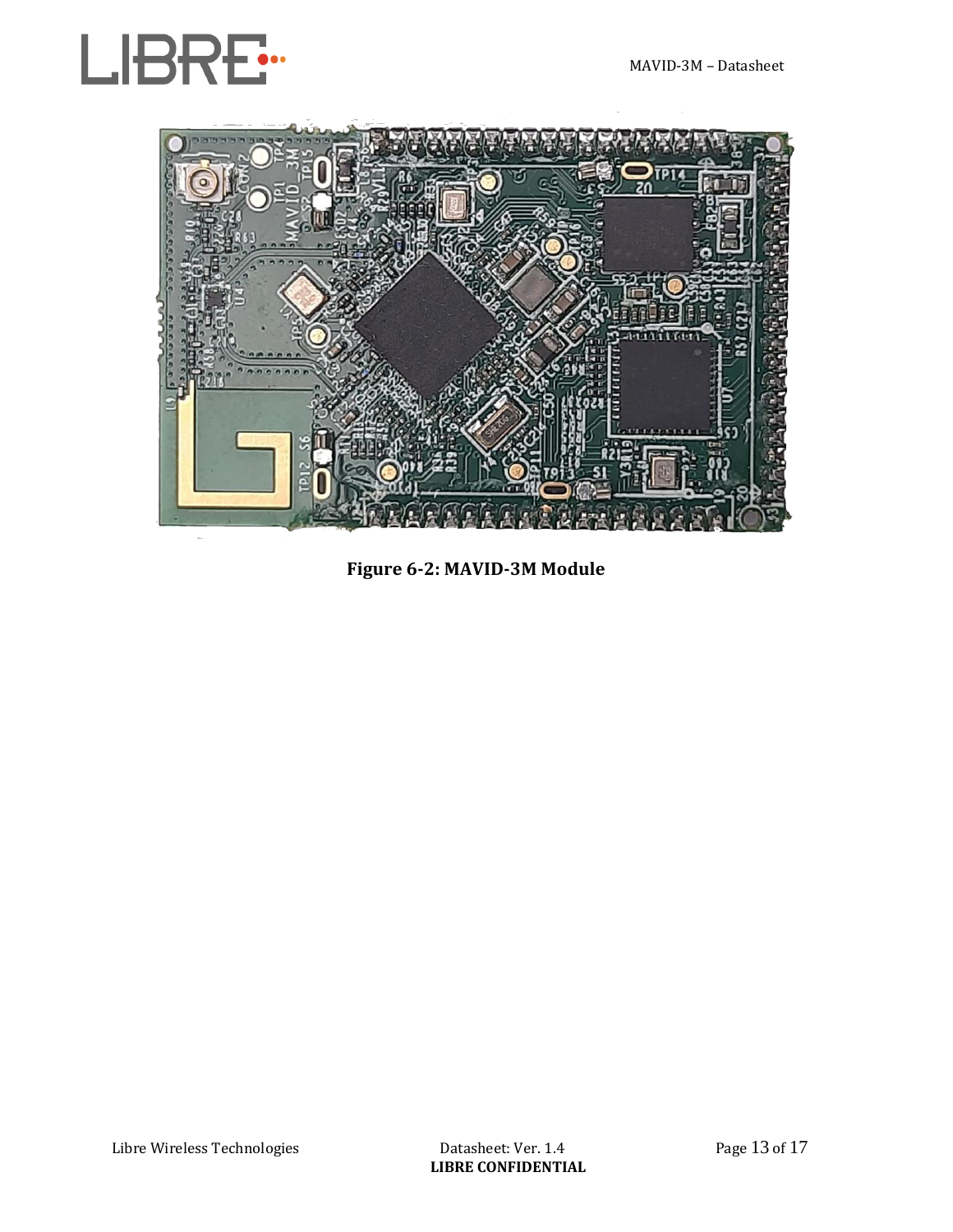

# **7. Ordering Information**

| <b>Product Number</b> | <b>Main</b><br><b>Processor</b> | Wi-Fi<br>Tx/Rx | Wi-Fi<br><b>Bands</b> | <b>Bluetooth</b><br>only BLE | <b>Memory</b><br>(Flash/<br>RAM) | <b>Voice</b> | <b>Dimension</b><br>(L x W)<br>±0.2mm |
|-----------------------|---------------------------------|----------------|-----------------------|------------------------------|----------------------------------|--------------|---------------------------------------|
| MXD31NS BKC - M       | Yes                             | 802.11n<br>1x1 | 2.4                   | <b>BLE 5.0</b>               | 4MB/<br>4.4MB                    | Yes          | $27 \text{ mm} x$                     |
| MXD31NSB00 - M        | Yes                             | 802.11n<br>1x1 | GHz                   | <b>BLE 5.0</b>               | 4MB/<br>4.4MB                    | No           | $43 \text{ mm}$                       |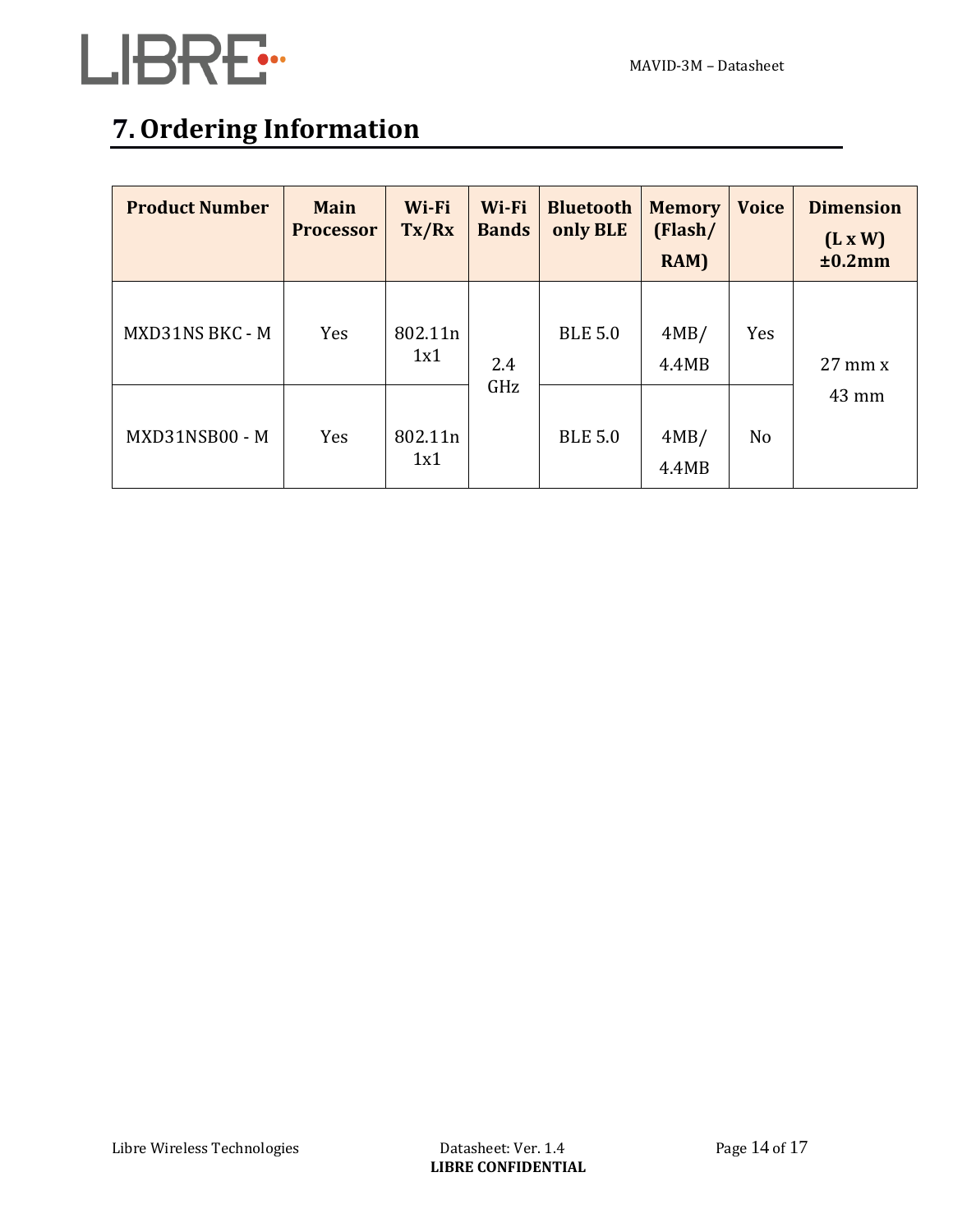



# **8. Pin Description**

| Pin No.        | <b>Signal Name</b> | <b>Signal Type</b> | <b>Description</b>               |  |
|----------------|--------------------|--------------------|----------------------------------|--|
| $\mathbf{1}$   | 3V3                | Power              | 3V3                              |  |
| $\overline{2}$ | 3V3                | Power              | 3V3                              |  |
| 3              | GPIO4_B            | GPIO4_B            | <b>GPIO</b>                      |  |
| 4              | <b>GND</b>         | <b>GND</b>         | <b>GND</b>                       |  |
| 5              | GPIO0_B            | Output             | <b>GPO</b>                       |  |
| 6              | GPIO9_B            | Output             | <b>GPO</b>                       |  |
| 7              | PWR_OFF            | Output             | For Power off circuit            |  |
| 8              | CHIP_EN            | Input              | Chip reset                       |  |
| 9              | MIC_PWR_CTRL       | Output             | For Mic power control            |  |
| 10             | <b>GND</b>         | <b>GND</b>         | <b>GND</b>                       |  |
| 11             | I2S_MCLK           | Output             | <b>I2S Master Clock</b>          |  |
| 12             | I2S_LRCLK          | Input/Output       | <b>I2S LRCLK</b>                 |  |
| 13             | I2S_BCLK           | Input/Output       | <b>I2S BCLK</b>                  |  |
| 14             | PORTA_RXD          | Input              | <b>AEC</b> reference Data        |  |
| 15             | I2S_TXD            | Output             | I2S data out                     |  |
| 16             | I2S_RXD            | Input              | I2S data in                      |  |
| 17             | I2S_PORTA_TXD      | Output             | Optional/Additional I2S data out |  |
| 18             | SPI_MISO           | Input              | <b>SPI MISO</b>                  |  |
| 19             | SPI_CLK            | Output             | <b>SPI CLK</b>                   |  |
| 20             | SPI_CS             | Output             | <b>SPICS</b>                     |  |
| 21             | SPI_MOSI           | Output             | <b>SPI MOSI</b>                  |  |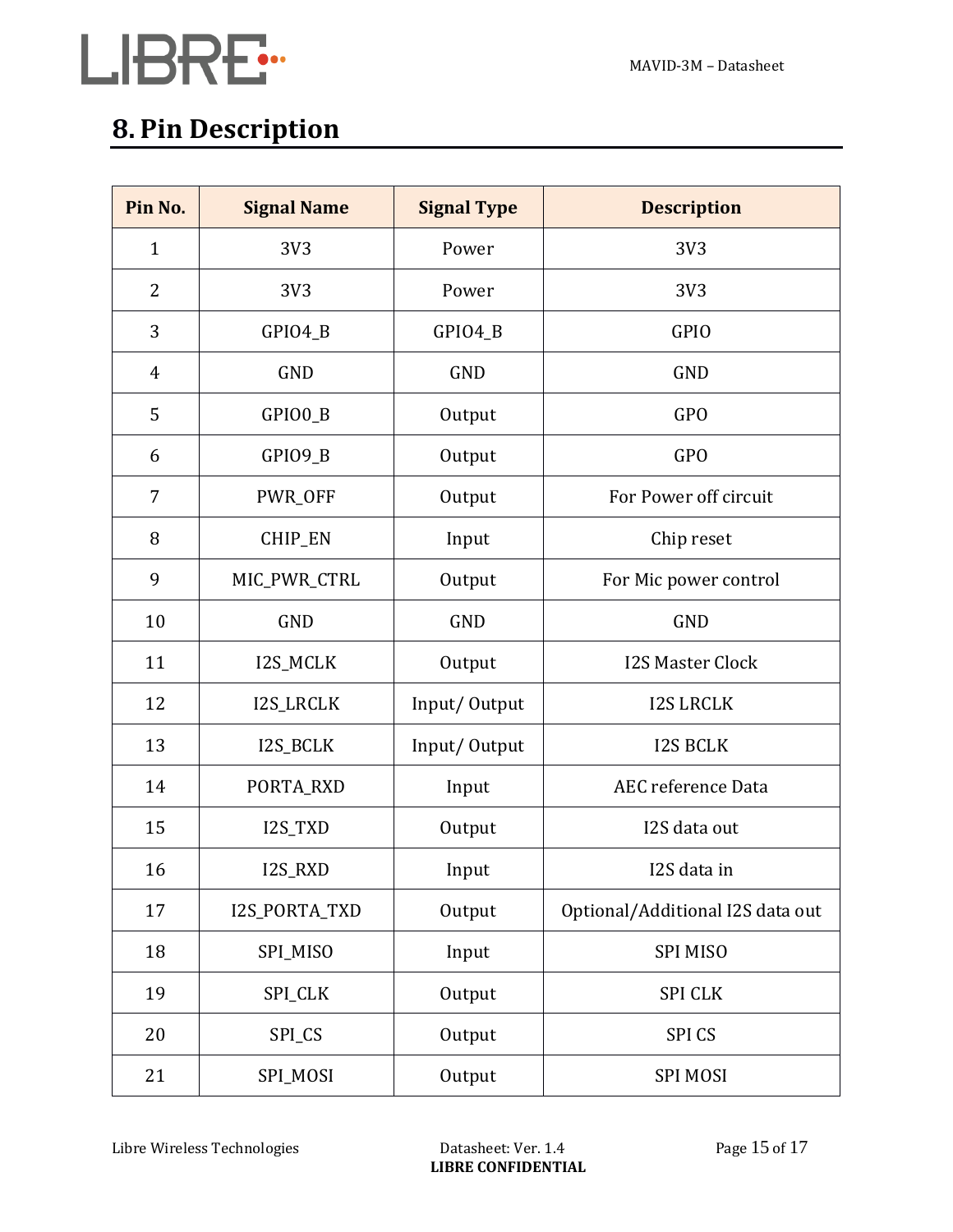| 22 | PTT/SETUP         | Input/Output | Button PTT / Setup                 |
|----|-------------------|--------------|------------------------------------|
| 23 | MIC_PWR_ON/OFF    | Input/Output | Button MIC / Power                 |
| 24 | <b>CHG_STATUS</b> | Input/Output | For Battery charging Indication    |
| 25 | PLAY/PAUSE        | Input/Output | Button Play / Pause                |
| 26 | DSP_GPIO0         | Input/Output | Knowles DSP GPIO                   |
| 27 | DSP_GPIO1         | Input/Output | Knowles DSP GPIO                   |
| 28 | DM1_CLK           | Output       | Digital MIC Data                   |
| 29 | DM1_DATA          | Input        | Digital MIC Clock                  |
| 30 | DM0_CLK           | Output       | Digital MIC Clock                  |
| 31 | DM0_DATA          | Input        | Digital MIC Data                   |
| 32 | DSP_D_UART_TX     | Output       | Knowles DSP UART TX                |
| 33 | DSP_D_UART_RX     | Input        | Knowles DSP UART RX                |
| 34 | <b>GND</b>        | <b>GND</b>   | <b>GND</b>                         |
| 35 | UART1_TX          | Output       | <b>UART1_TX</b>                    |
| 36 | UART1_RX          | Input        | <b>UART1_RX</b>                    |
| 37 | <b>GND</b>        | <b>GND</b>   | <b>GND</b>                         |
| 38 | <b>NC</b>         | <b>NC</b>    | <b>NC</b>                          |
| 39 | 1V <sub>8</sub>   | Power        | 1.8V                               |
| 40 | VDD IO            | Power        | To connect 3V3 or 1V8 to Knowles   |
| 41 | VDD_IO            | Power        | To connect 3V3 or 1V8 to Knowles   |
| 42 | LED_RED           | Output       | <b>AVS LED_RED</b>                 |
| 43 | LED_GREEN         | Output       | <b>AVS LED_GREEN</b>               |
| 44 | LED_BLUE          | Output       | <b>AVS LED_BLUE</b>                |
| 45 | RTC_EINT          | Input        | Real Time Clock External Interrupt |